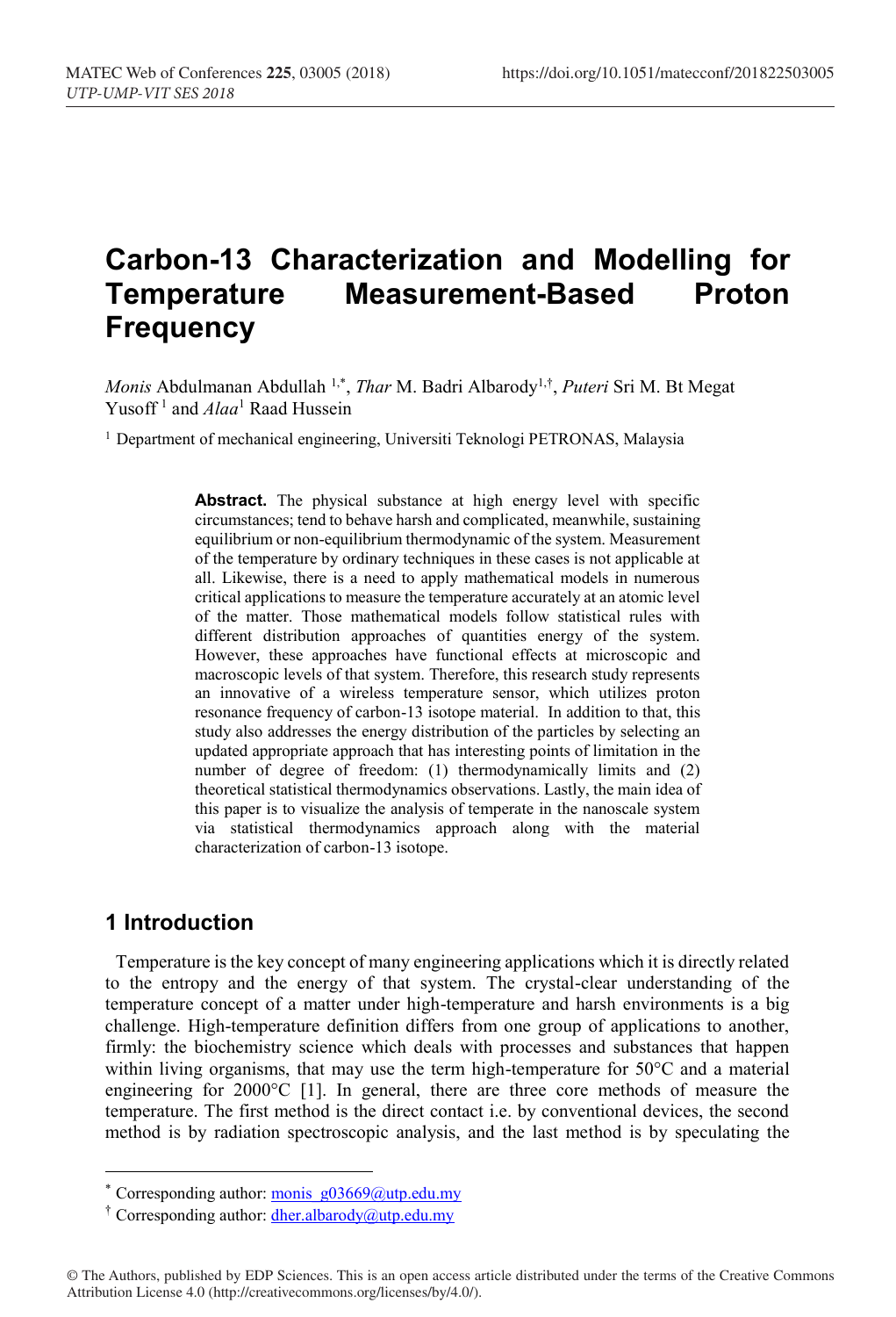temperature from chemical composition [2]. In any of above-mentioned methods of measuring the temperature, the accuracy of interpretation of the temperature of any system is indeed based on a mathematical model with a list of assumptions ensemble within that system. In the nanoscale system, the interpretation of temperature is very difficult comparatively with a classical system due to the quantum theory applied for the atomic-level and based on the uncertainty phenomenon. In addition, the random probability distribution of mathematical tools, the generalized solution of the differential equation and complexity of the validate assumptions in terms of finite size or finite time. However, the statistical approach is an effective adoption to start with a generalized relation between the entropic form of a system and the probability distribution of the microstates of that system. Moreover, the statistical approach in terms of quantum mechanics provides precise details of the mechanical information of the system and comprehensive canonical energy distribution of it [3]. The temperature dependence on proton resonance frequency is a unique thermometry technique that has been used in many applications [4]. The spin-temperature theory has been verified and used for deep cooling over magnetization system in semiconductor structures [5]. Predicting molecular properties from the temperature of a sample by nuclear magnetic resonance has been studied in fields such as pharmacology, foods industry and many other applications [6]. Determining the sample temperature utilizing nuclear magnetic resonance used in eutectic temperature of metals during production has also been studied [7]. Furthermore, nuclear magnetic resonance has been studied for applying in the material at high temperature for many applications such as liquid metals, ionic conductors, and molten salts [8]. In this current work, introductory of new precise temperature sensor-based proton resonance frequency had been demonstrated.

### **2 The statistical interpretation of the temperature**

The thermal equilibrium state of any system is not a static state because there are internal energy and motion related to that energy from the microscopical point of view of that system. In the microstate of a system, the equity relation reflects the thermal equilibrium between its macrostate based on transitivity, reflexivity and symmetric properties. The temperature is defined as an intensive variable of the thermal macrostate of a system that remains same for its microstate [9]. The maximum entropy of a system is defined by the thermal equilibrium state. Whereas in statistical approach, the entropy is a function of microstate probabilities, therefore, it is a variational problem. The variational problem can be handled effectively by the Lagrange multiplier [10].

$$
S = k_B \mathcal{N} \left[ (\ln \mathcal{N} - 1) \left( 1 - \sum_i p_i \right) + \sum_i \sigma(p_i) \right] \tag{1}
$$

$$
\sum_{i} L(E_i) = \sum_{i} \mathcal{N}_i L(\mathcal{E}_i) = L(E)
$$
 (2)

$$
\sum_{i} \mathcal{N}_{i} L_{N}(n_{i}) = L_{N}(N)
$$
\n(3)

$$
\sum_{i} \mathcal{N}_{i} L_{V}(v_{i}) = L_{v}(V)
$$
\n(4)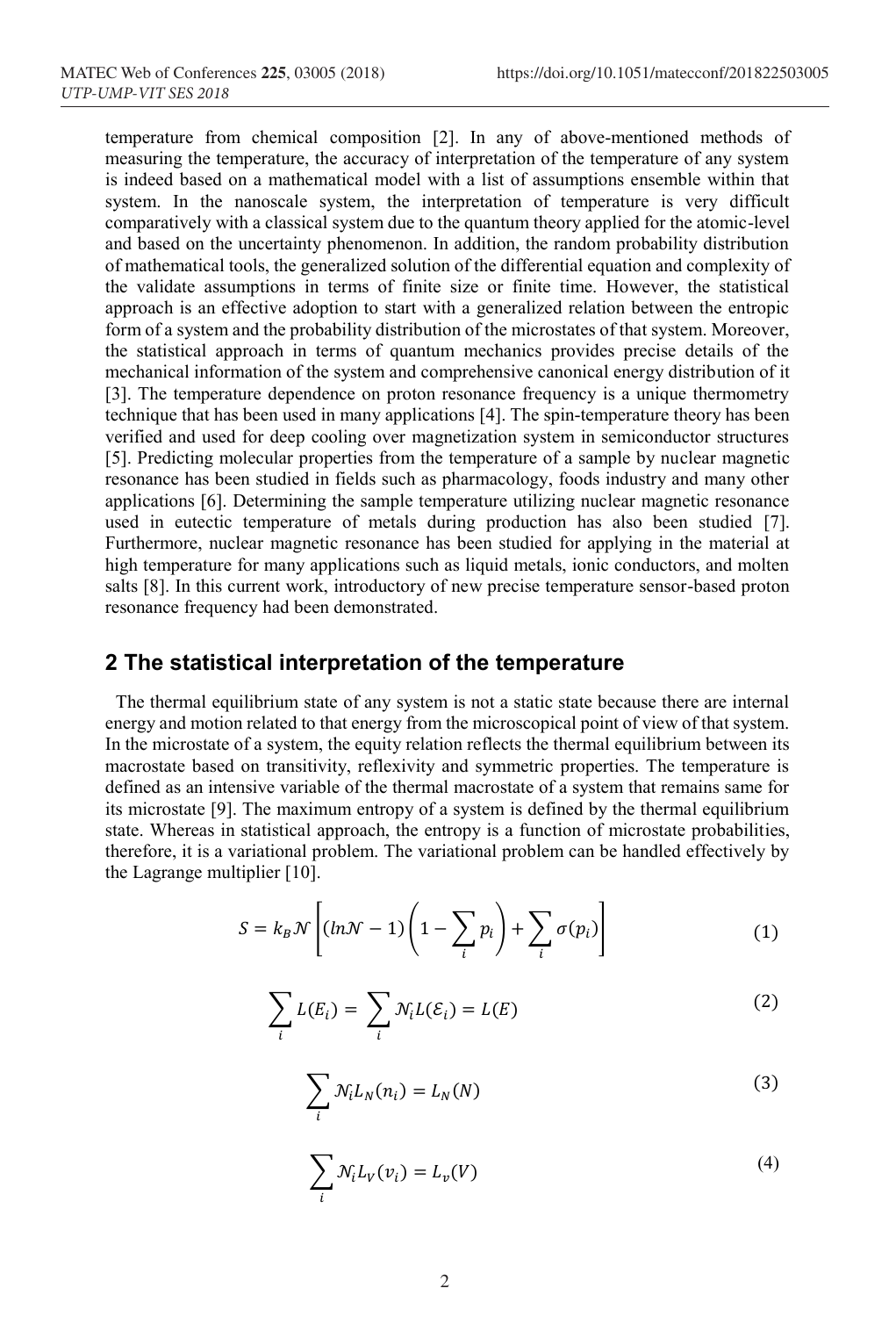$$
\sum_{i} N_{i} = \sum_{i} e^{-L(\mathcal{E}_{i})/k_{B}T}
$$
\n(5)

$$
\sum_{i} \mathcal{N}_i = \mathcal{N} \tag{6}
$$

$$
p_i = \frac{\mathcal{N}_i}{\mathcal{N}} \tag{7}
$$

Whereas, S represents the entropy,  $k_B$  Boltzmann constant, N overall number of states,  $p_i$ thermodynamic probability distribution of the macrostate,  $\sigma$  general functional form,  $\mathcal{E}_i$ energy level,  $N_i$  degeneracy number of the state,  $E$  the energy,  $N$  the number of particle and  $V$  the volume. Equation (6) and (7), represent partition sum and probability distribution respectively [11]. In statistical thermodynamic approach, there are two types of particles, distinguishable and indistinguishable. If the macroscopic state of the system changes when particles exchange their positions, velocities and energy state; then, the particles are defined distinguishable [12]. Furthermore, if the assembly is crystal, the molecules can be categorized according to the positions they occupy, and it can be considered distinguishable in the crystal lattice. The general fact is stated in a study that there are two different classes of particles that are found, namely, fermions and bosons [13]. Fermions have half-integral spin angular momentum and obey the Pauli exclusion principle whereas electrons are considered as Fermi particle [14]. The heat takes place in the microscopic of a system depending on the position of the Fermi level i.e. the unpaired electrons excitation energy state in the last subshell of the atom [15]. The monatomic isotope carbon-13 (C-13) obeyed to the above-mentioned quantum considerations, which it is the selected material for this temperature sensor.

### **3 Temperature measurement-based proton frequency**

The material applicable to the nuclear magnetic resonance concept has an odd isotope number, with the effect of the intensity of the magnetic field that can obtain the resonance frequencies of that material [16, 17]. Less number of electron density of the material, the nucleus sensations are more to the external magnetic field; therefore, it is said to be deshielded and vice versa [18, 19]. The de-shielded effected by the temperature is explained as an increase of temperature, increases the de-shielded; leading to downfield shifts of the chemical shift (the resonant frequency of a nucleus relative to a standard in a magnetic field) in the nuclear magnetic spectroscopy. Because the proton experiences higher external magnetic field, it needs a higher frequency to achieve resonance. Make an advantage of C-13 in terms of standardized material for NMR theory, stable material non-radioactive and high melting point up to  $3350^{\circ}$ C with a unique isotope signature, as well as carbon can be found in many application [20].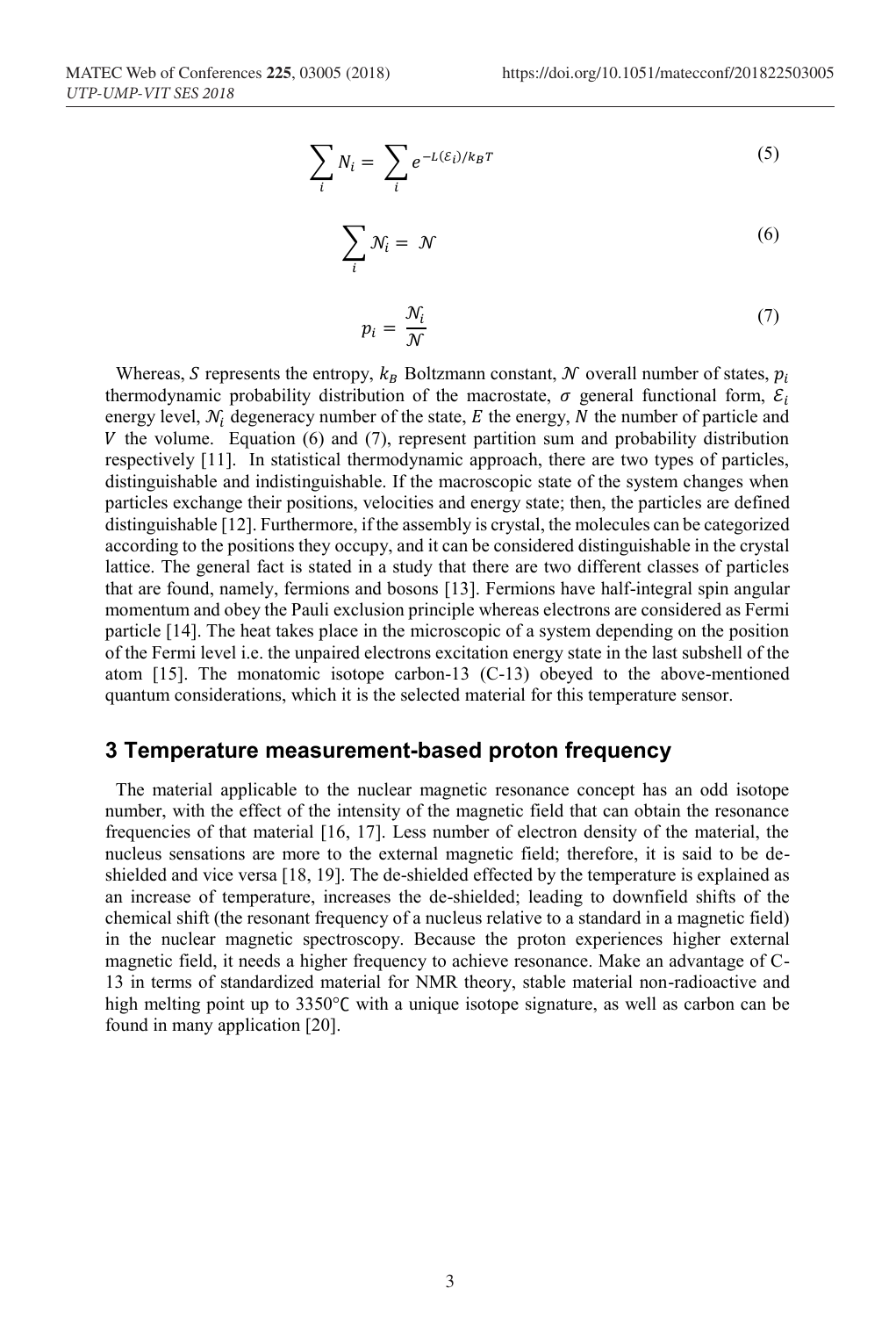

**Fig. 1.** Sensor working principle.

Figure 1 illustrates the working principle of the supposed wireless temperature sensor. In a thermal system, as shown, the sensor i.e. isotope carbon-13 is embedded in the structure whereas, it is at thermal equilibrium state with the system and subjected to a magnetic field. Nuclides of the C-13, when the protons inside the nuclides subjected to a magnetic field a precession with phase coherence takes place which is known as spin-lattice relaxation or longitudinal relaxation time  $(T_1)$ . Calculation of saturation magnetization (C-13 cannot increase its magnetization with an increase in the external applied magnetic field) and saturation remnant magnetization (measurement of the remaining magnetization when the external magnetic field dropped to zero) at thermal equilibrium of the system. In addition, this occurs in terms of time which can provide a precise temperature measurement of the thermal system.

## **4 Carbon-13 morphology and microstructure**

#### **4.1 Powder x-ray diffractometer**

X-ray diffraction (XRD) characterization was performed with a Powder X-Ray Diffractometer (XRD, Model: X´ Pert3 Powder & Empyrean, PANalytical). It provides preliminary information about C-13 sample nature, which guides to a hypothesis about sample structure [21]. Inter-plane spacing can be calculated, crystal directions and the atomic packing factor; which it is related to the volume of atoms and volume of the unit cell are also computed [22, 23]. Those are obtained by the atomic radius; that is applied to diffraction planes for the diffraction peaks to achieve a first quantitative understanding of the crystallographic structure as shown in figure 2.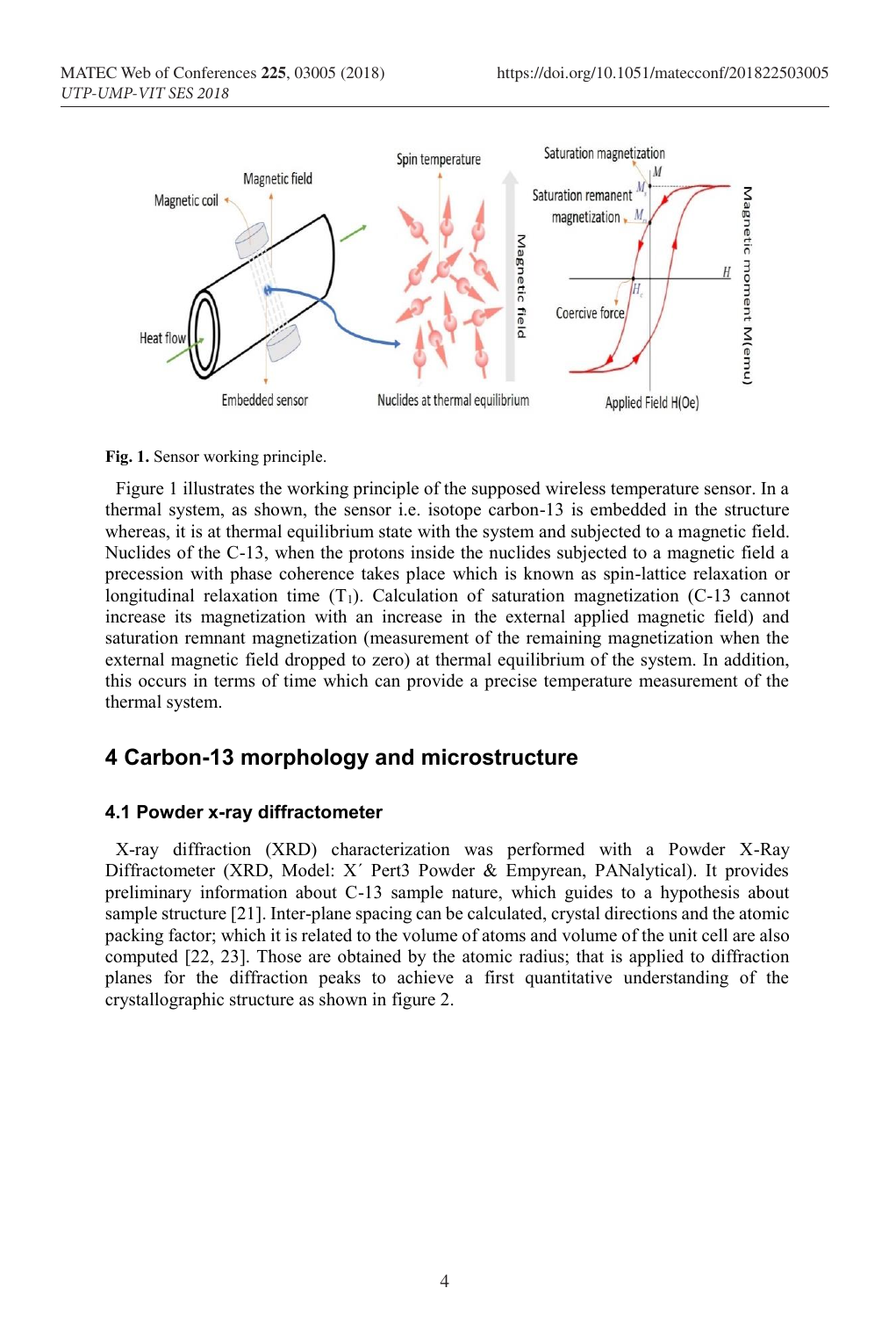

**Fig. 2.** XRD of pure nano Carbon-13.

### **4.2 X-ray photoelectron spectrometer**

The Thermo Scientific K-Alpha XPS machine set with the high-resolution spectrometer was used for the analysis. Physical features and chemical state analysis of the C-13, spin orbital splitting, and peak area ratios of the sample has been examined with XPS, which assists in element identification [24]. In the base of binding energy by check peak positions, it was recorded as 284.68(eV). Based on the energy resolution of the XPS instrument used, slight variation in binding energy <0.35eV is considered as insignificant. The relative peak intensities with spin-orbital splitting and area ratios for assisting peak identification has been yielded, as shown in figure 3.



**Fig. 3.** XPS of pure nano Carbon-13.

### **4.3 Variable pressure field emission scanning electron microscope**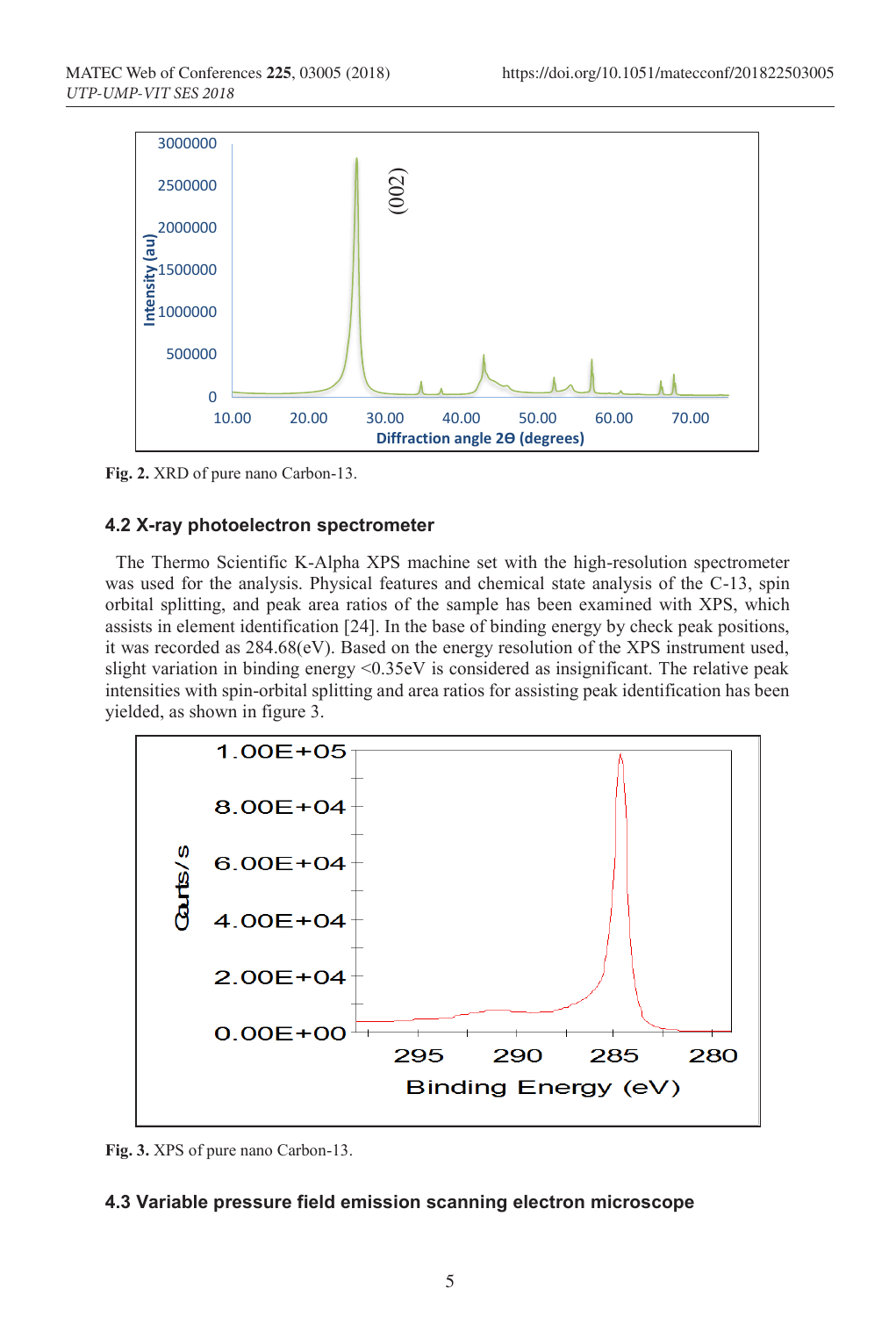Particles morphology of our samples was investigated using Field-Emission Scanning Electron Microscope (FESEM)/Energy Dispersive X-Ray Model: Zeiss Supra 55 VP. It provides an information of the material sample of C-13 due to the atomic number of the sample as well as observation of topographic information of the material sample[25]. Measurement function allows dimensional and angle measurement of a specific point of interest on the SEM image. Additional to that, the guarantee of the material purity can be done through the mapping analysis as shown in Figure 4.



**Fig. 4.** FESEM of pure nano Carbon-13.

# **5 Conclusion**

Integrating temperature sensor into the structure of the system enhances the system operation with greater accuracy, action, reaction, and in control capability. Equivalent preliminarily mathematical model is selected to conduct analysis of the performance of the sensor as a function of the internal energy, the thermodynamic volume displacement and the number of partials of the system were also involved. Thus, carbon-13 material has been carefully chosen to develop a remotely precise temperature sensor that is suitable for many applications. This paper focuses on analysis of temperate in nanoscale system via statistical thermodynamics approach along with the characterization of carbon-13 by Powder X-ray Diffractometer, X-Ray Photoelectron Spectrometer and Variable pressure field emission scanning electron microscope.

The author acknowledges the motivation of Universiti Teknologi PETRONAS, Malaysia, for this research work. Also, Ministry of Higher Education in Malaysia (MOHE) is acknowledged for supporting this research under grant number [0153AA-B91].

# **References**